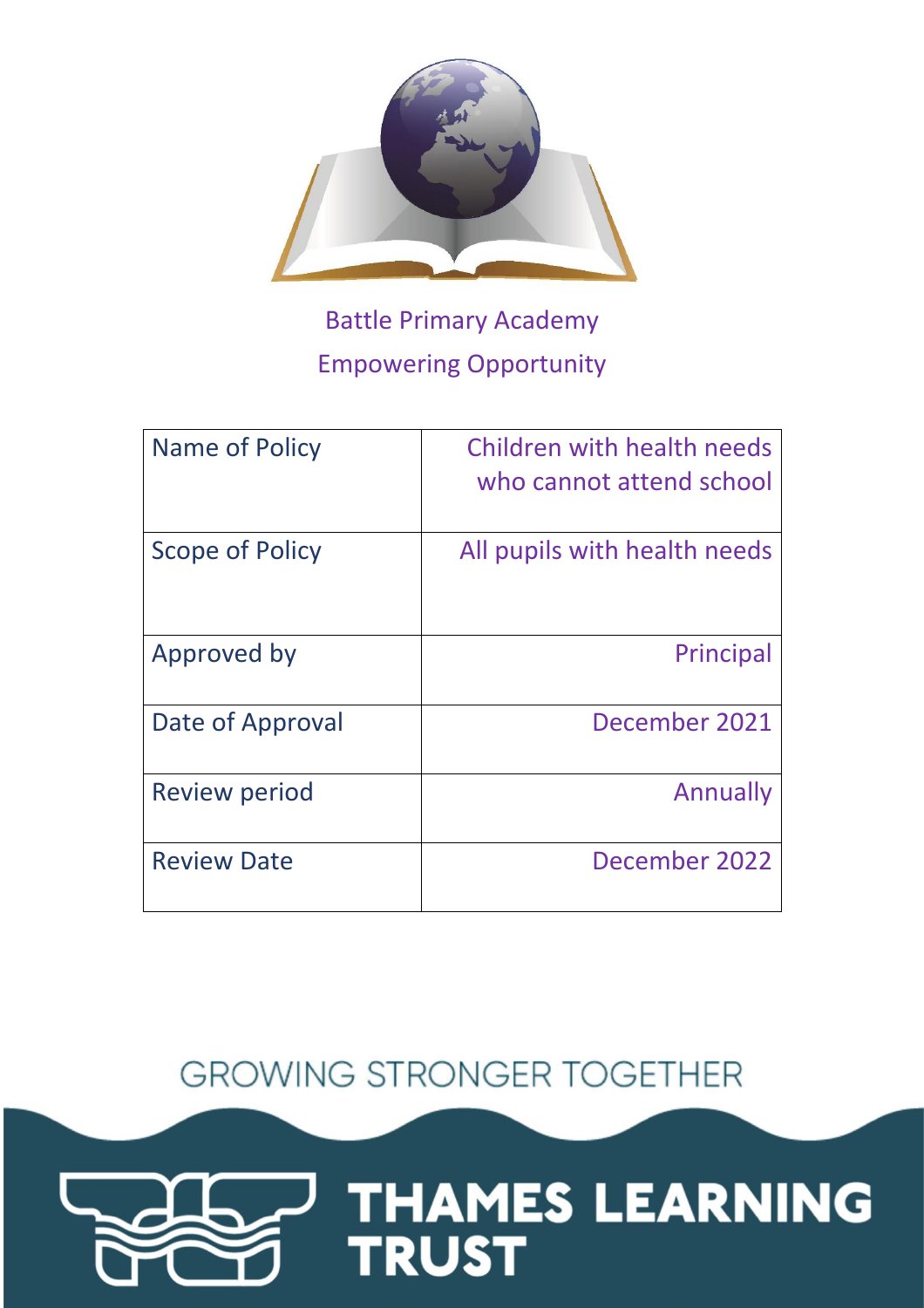# **Contents**

## <span id="page-1-0"></span>**1. Aims**

This policy aims to ensure that:

Suitable education is arranged for pupils on roll who cannot attend school due to health needs

Pupils, staff and parents understand what the school is responsible for when this education is being provided by the local authority

## <span id="page-1-1"></span>**2. Legislation and guidance**

This policy reflects the requirements of the [Education Act 1996.](http://www.legislation.gov.uk/ukpga/1996/56/section/19)

It also based on guidance provided by our local authority.

This policy complies with our funding agreement and articles of association.

## <span id="page-1-2"></span>**3. The responsibilities of the school**

The school will liaise with the hospital schools' team if the pupil is hospital based. For those pupils who are at home but unable to attend school, the SENCo will work with outside professionals and the local authority to adjust the provision available.

### **3.1 If the school decides**

Initially, the school will attempt to make arrangements to deliver suitable education for children with health needs who cannot attend school.

- > The SENCo is responsible for making and monitoring these arrangements.
- The school will provide the hospital schools team with up to date information about the pupil's academic needs. Further support may include, but is not limited to, sending work home or offering remote learning via a suitable platform.
- A multi professional meeting will be held between school and parents/carers to develop a medical care plan.
- Necessary adjustments required to allow the pupil to make a successful transition back to school will be explored and considered.

### **3.2 If the local authority decides**

If the school can't make suitable arrangements, Reading Borough Council will become responsible for arranging suitable education for these children.

In cases where the local authority makes arrangements, the school will:

 $\sum$ Work constructively with the local authority, providers, relevant agencies and parents to ensure the best outcomes for the pupil

<sup>©</sup> The Key Support Services Ltd | [thekeysupport.com/terms](https://thekeysupport.com/terms-of-use)